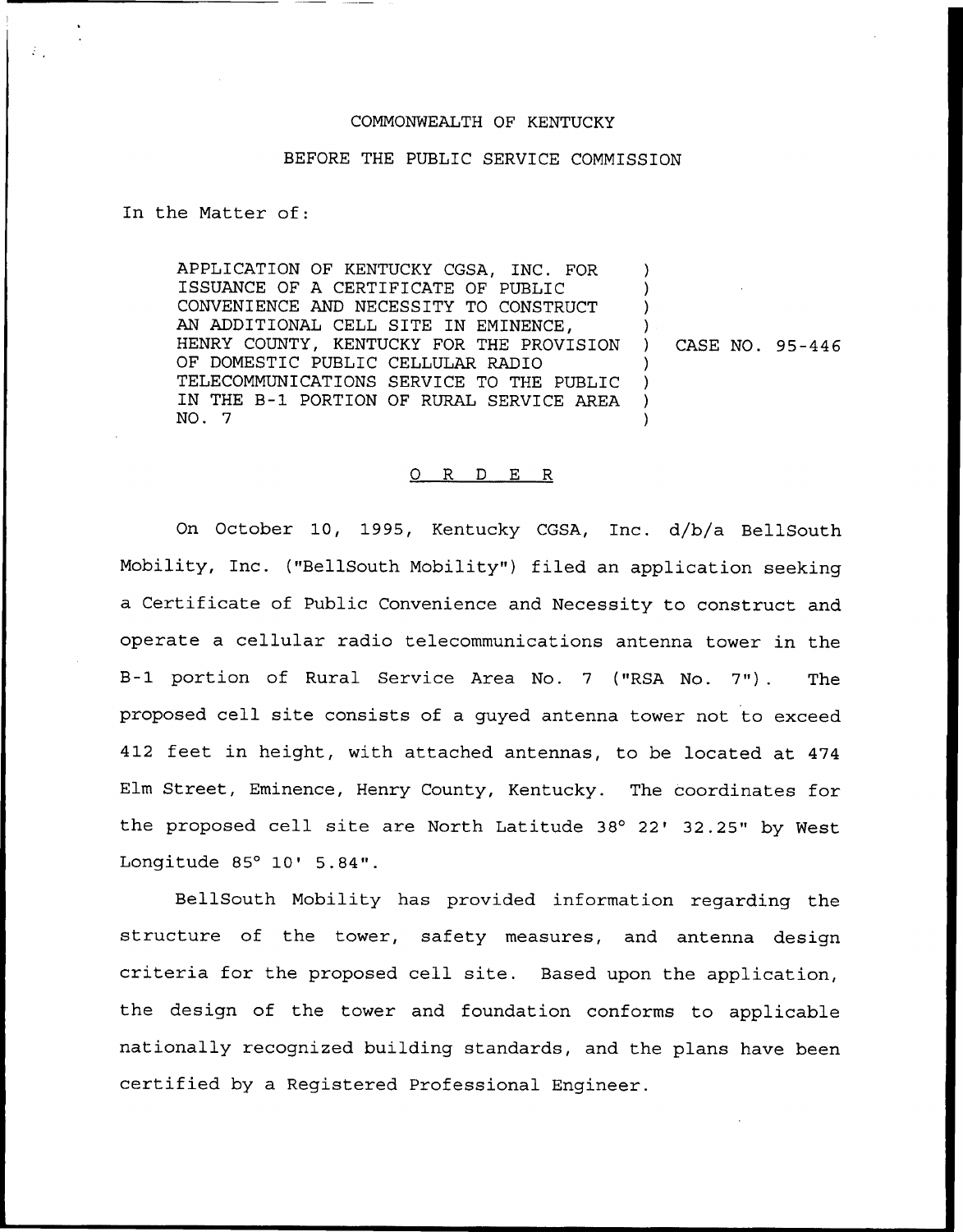Pursuant to KRS 100.324(1), the proposed cell site's construction is exempt from local zoning ordinances. However, BellSouth Nobility has notified the Henry County Planning and Zoning Commission of the proposed construction. BellSouth Mobility has filed applications with the Federal Aviation Administration and the Kentucky Airport Zoning Commission seeking approval for the construction and operation of the proposed cell site. Both applications have been approved.

BellSouth Mobility has filed notices verifying that each person who owns property or resides within 500 feet of the proposed cell site has been notified of the pending construction. The notice solicited any comments and informed the property owners and residents of their right to intervene. In addition, BellSouth Mobility has posted notice of the proposed construction in a visible location for at least two weeks after filing its application. The Commission received several protest letters regarding the proposed construction from surrounding property owners and the City of Eminence. Three protestors requested and were granted intervention in this matter (the "Intervenors"). A hearing was held February 21, 1996 at the Commission's offices in Frankfort.

The Intervenors consist of two adjacent property owners and one of the property owner's son. The primary concerns expressed by the Intervenors are the tower's impact on property values and the availability of alternative sites. One Intervenor also questioned the potential effect on cattle production.

 $-2-$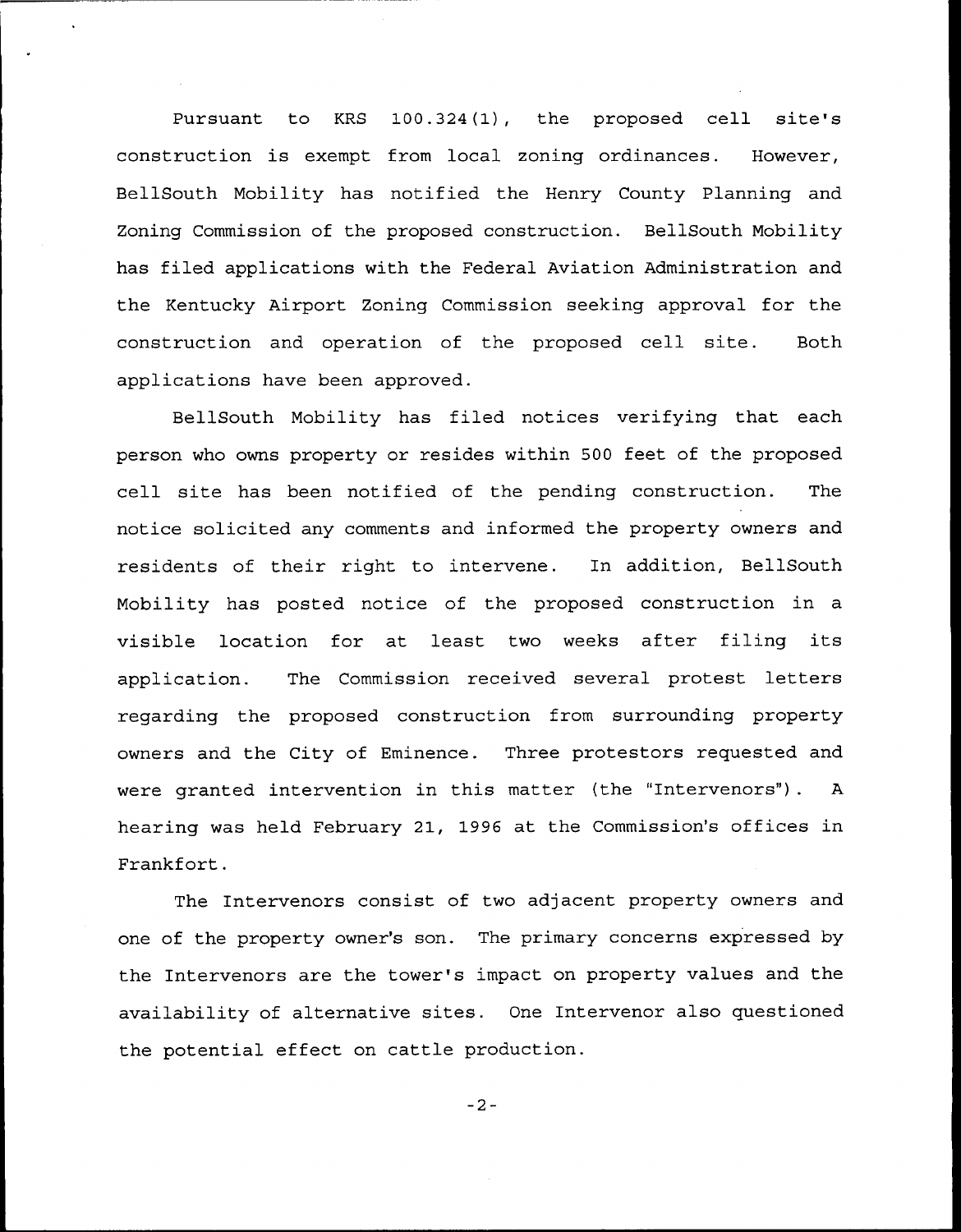The City of Eminence initially intervened in this proceeding but later withdrew its opposition after it was agreed that <sup>a</sup> separate application to construct a tower by the competing cellular service provider, Contel Cellular of Kentucky, Inc. now GTE Mobilnet of Kentucky, Inc.  $d/b/a$  Cellular One ("Cellular One"),<sup>1</sup> be withdrawn if BellSouth Mobility's application was approved. Cellular One has agreed to collocate its facilities on BellSouth Mobility's tower if it is constructed, thereby eliminating the need for multiple towers in or near the City of Eminence.

The Henry County Planning Commission declined to participate in the proceeding but opposes the construction and proposes that the site be located at least one mile from the city limits or any residential development or residential expansion as outlined by the Comprehensive Plan.

During the hearing, BellSouth Mobility presented testimony in support of the proposed construction that included the necessity of the cell site and the structural design and integrity of the proposed tower. In addition, BellSouth Mobility introduced Section 704(a) (7) (B) (iv) of the Telecommunications Act of 1996 which precludes the regulation of personal wireless service facilities on the basis of environmental effects of radio frequency

 $\mathbf{1}$ Case No. 95-381, Application of Contel Cellular of Kentucky, Inc. For Issuance of a Certificate of Public Convenience and Necessity to Construct an Additional Cell Facility in the Kentucky Rural Service Area No. 7 which includes Trimble, Carroll, Gallatin, Henry, Franklin, Owen, Grant, Pendleton, Harrison and Shelby Counties in Kentucky (The Eminence Cell Facility).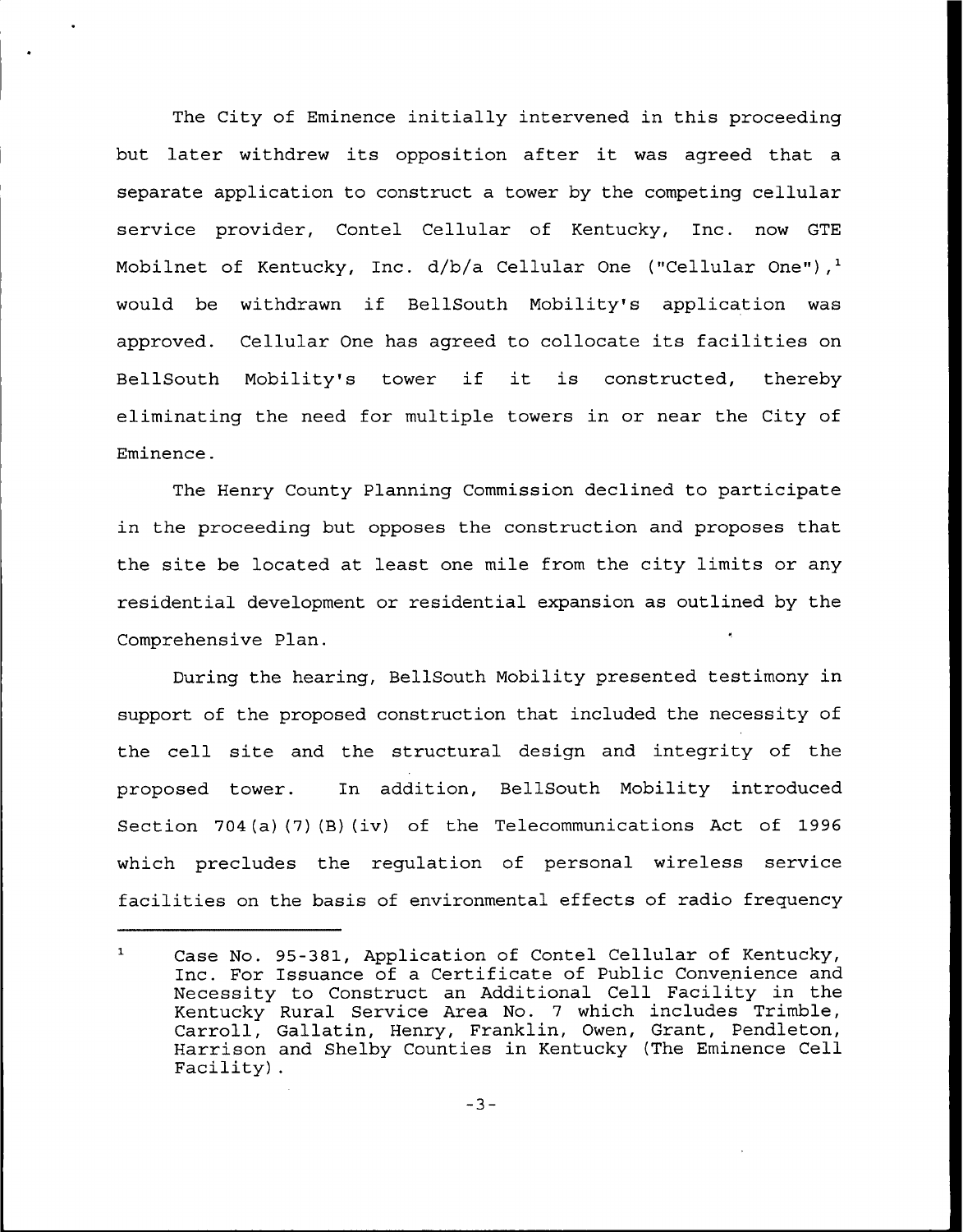emissions to the extent such facilities comply with the Federal Communications Commission's regulations concerning such emissions.

The Intervenors argued that more suitable sites could be found. An Intervenor offered a map depicting several alternative sites based upon relative elevations throughout Henry County. <sup>A</sup> witness for BellSouth Nobility eliminated all but one alternative site due to technical limitations. BellSouth Mobility filed supplemental information after the hearing in which it attests that the one suitable alternative site was not available for lease or purchase.

The Commission finds that the proposed construction is necessary and should not unduly impact the health, safety and welfare of nearby residents or property.

Pursuant to KRS 278.280, the Commission is required to determine proper practices to be observed when it finds, upon complaint or on its own motion, that the facilities of any utility subject to its jurisdiction are unreasonable, unsafe, improper, or insufficient. To assist the Commission in its efforts to comply with this mandate, BellSouth Mobility should notify the Commission if it does not use this antenna tower to provide cellular radio telecommunications services in the manner set out in its application and this Order. Upon receipt of such notice, the Commission may, on its own motion, institute proceedings to consider the proper practices, including removal of the unused antenna tower, which should be observed by BellSouth Mobility.

$$
-4-
$$